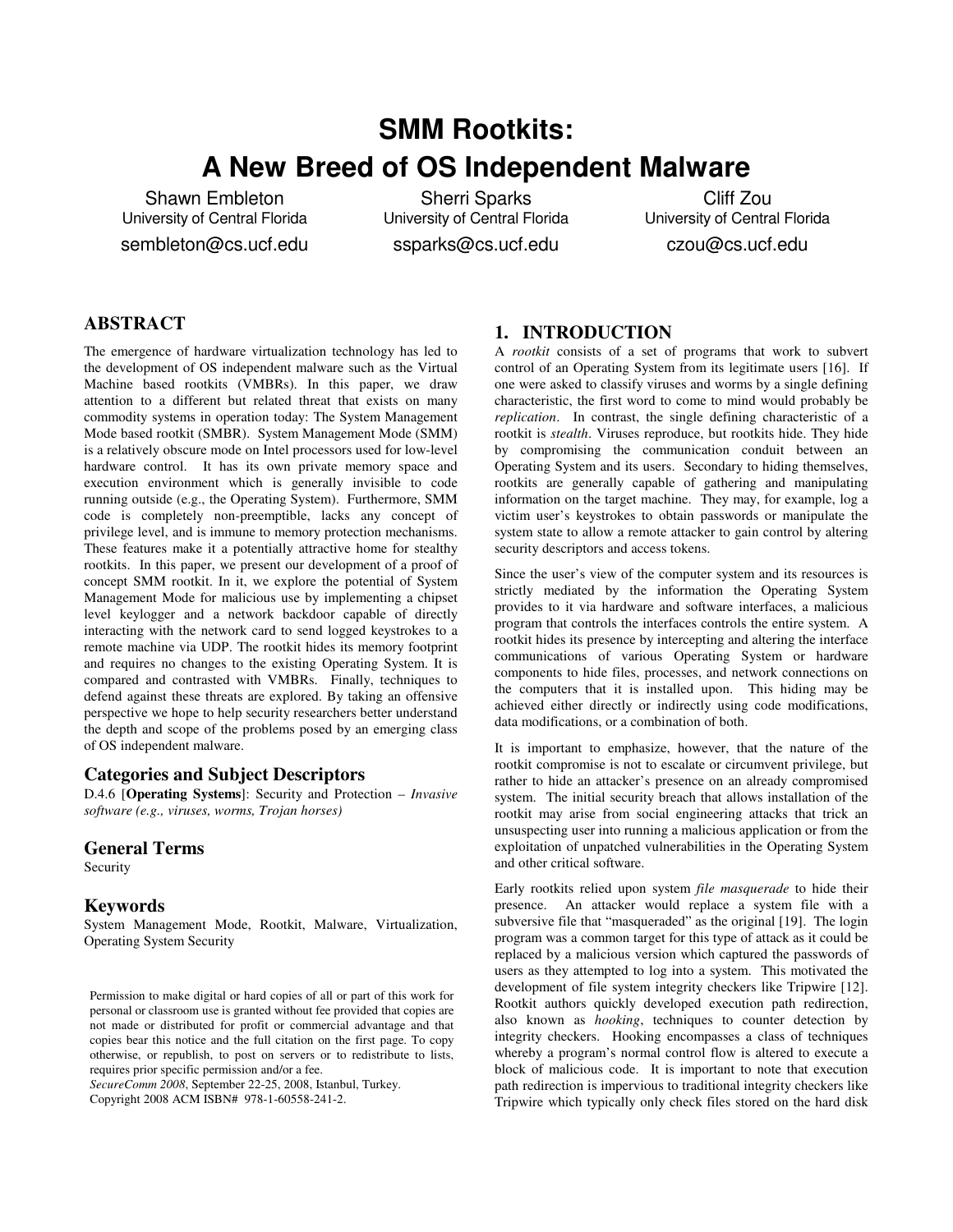for modifications. This is because they make their changes to the loaded images in memory rather than to the disk images. Though more difficult to detect than system file masquerade, hooking remains detectable by memory based integrity checkers and other heuristic techniques. Eventually, rootkit authors figured out how to evade hook detection by using Direct Kernel Object Manipulation (DKOM) to modify dynamic kernel data structures for which it is impossible to establish reliable heuristics or trusted baseline values [21]. The idea is that by controlling the data used in a function, a rootkit can indirectly control the execution path.

It is clear that rootkit development has exhibited an adaptive, coevolutionary pattern in response to security software advancements. The result has been an ongoing, sophisticated game of 'hide and seek' between rootkit developers and detectors. As rootkits seek ever better methods to hide their presence on infected systems, defenders must develop newer, more advanced techniques to find them. With the emergence of hardware virtualization technology, the rootkit battle field has changed dramatically. Previous rootkits co-existed with the Operating System (OS). They exerted their influence by redirecting control flow within the OS to their own malicious code [20]. This was accomplished by making modifications to either static or dynamic OS data structures in memory. Security researchers responded by developing integrity checkers and heuristics to detect these changes [11].

Unfortunately, these techniques are useless against Virtual Machine Based Rootkits (VMBRs) which have the ability to exist independently of any OS. Such rootkits are able to exert an alarming degree of control without modifying a single byte in the Operating System [1]. A VMBR hoists the Operating System into a virtual machine and exerts its controls over the machine from an external Virtual Machine Monitor (VMM). This process is invisible to the OS. Once installed, the VMM is capable of transparently intercepting and modifying states and events occurring in the virtualized OS. It can observe and modify keystrokes, network packets, memory, and disk I/O. If the VMBR has virtualized memory, its code footprint will also be invisible. These things make a VMBR extremely difficult to detect.

In this paper, we draw attention to another, similar threat that exists on many commodity systems in operation today: The System Management Mode (SMM) based rootkit (SMBR). SMM is an abbreviation for Intel's System Management Mode, a processor mode which has existed since the i386, yet still remains largely obscure. Unlike the other processor modes, (e.g. protected, real, virtual 8086) which are designed for running Operating Systems or user applications, SMM was developed exclusively for managing low level hardware operations like power and thermal regulation. SMM has its own private memory space and execution environment which is generally invisible to code running outside. Furthermore, SMM code is completely non preemptible, lacks any concept of privilege level, and is immune to memory protection mechanisms [4]. These features make it an attractive home for malicious rootkits.

A System Management Mode Based Rootkit (SMBR) offers comparable stealth to a VMBR while maintaining a potentially smaller code footprint. Because the SMM execution Because the SMM execution environment's isolation is enforced at the hardware level by the chipset, an SMBR gains the ability to conceal its memory footprint by default without having to implement slow and complex memory virtualization code. Like the VMBR, the SMBR is able to exert control without requiring any visible changes to the underlying operating system.

In this paper, we present our development of a proof of concept SMBR. In it, we explore the potential of System Management Mode for malicious use. By taking an offensive perspective we hope to help security researchers better understand the depth and scope of the problems posed by an emerging class of OS independent malware.

Our SMM rootkit provides a high degree of stealth and control. We demonstrate the construction of a chipset level keylogger by redirecting the keyboard Interrupt Request (IRQ) to System Management Mode in the Advanced Programmable Interrupt Controller (APIC). Logged keystrokes are then encapsulated into UDP packets and sent out via the chipset LAN interface. This is all accomplished without making any visible changes to the target system. We also show that, once installed, the rootkit remains hidden in memory making it difficult to detect or remove. Because they have somewhat similar traits, we also compare and contrast VMBRs with SMBRs on several key characteristics including operating environment, size, complexity, stealth, and control. Finally, we discuss countermeasures to detect and defend against these threats.

The rest of this paper is organized as follows. In section 2, we discuss some related work. In section 3, we give an overview of System Management Mode. We cover the design and implementation of our proof of concept SMBR in section 4. We evaluate it in section 5 and provide a comparison and contrast with virtual-machine based rootkits in section 6. Defense is discussed in section 7. Finally, we conclude in section 8.

# **2. RELATED WORK**

Our research on SMM rootkits (SMBRs) is related to three areas of existing rootkit technology: memory management subversion, virtualization, and BIOS exploitation.

Once a rootkit is publicly known, Anti-Virus software can develop a signature for it. Furthermore, rootkit changes to the OS are detectable using heuristic memory scans. It is, therefore, advantageous for a rootkit to be able to hide its memory footprint. Memory subversion was first implemented in the Shadow Walker rootkit [10]. The Shadow Walker rootkit demonstrated that it was possible to control the view of memory regions seen by the Operating System and other processes by hooking the paging mechanism and exploiting the Intel split TLB architecture. Using these techniques, it was capable of hiding both its own code and changes to other Operating System components. This enabled it to fool both signature and heuristic based scans. Memory virtualization support on Intel and AMD platforms with hardware virtualization extensions can also be exploited to hide the memory footprint of malicious code. The general idea behind memory virtualization is that the Virtual Machine Monitor (VMM) maintains its own set of page tables in addition to the virtualized guest OS's paging structures. The guest OS is free to manage its own page tables, however, physical translation occurs using the VMM's page tables rather than the guest OS's. Furthermore, the VMM page tables are inaccessible to the guest. As a result, the VMM has complete control over all of the physical memory the guest is allowed to access. Instructions which affect paging structures and the cache are also virtualized to cause traps to the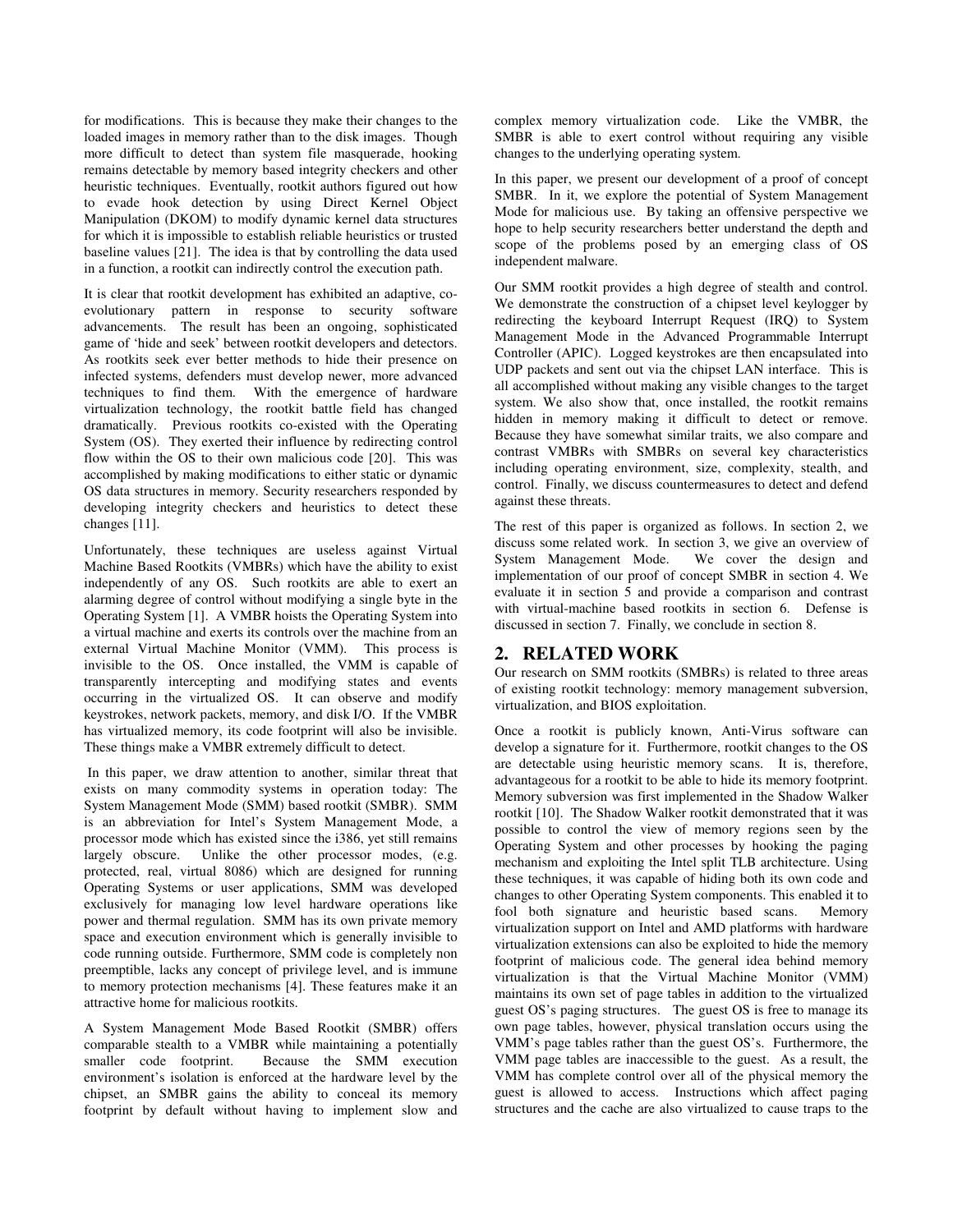

Figure 1: The physical memory map for the Intel 845 chipset showing location of the compatible SMRAM region and its layout on a **32-bit system.**

VMM. The Blue Pill II rootkit demonstrated this capability [24]. A SMM rootkit also has the ability to hide its code footprint, but it does not require the implementation of complex memory virtualization code.

Virtual-machine based rootkits have many characteristics in common with the System Management Mode based rootkit presented in this paper. They both operate at a layer below the Operating System and they both are capable of intercepting and emulating low level system events without needing to modify any existing OS code or data structures. The VMBR threat was analyzed by [1]. Using Vmware and Virtual PC, authors in [1] implemented several malicious VMBR services to subvert both Windows and Linux. Their implementation, however, was primarily theoretical. This is due to the fact that real world Operating Systems run on native hardware, not in software virtual machines like Vmware. As real world attackers are unlikely to implement their malicious code in Vmware, the malicious services implemented by [1] are primarily simulations of real world scenarios. Joanna Rutkowska took the VMBR into the practical domain with her development of the Blue Pill rootkit [3][24]. The Blue Pill rootkit exploits AMD hardware virtualization extensions to migrate a running Windows Operating System into a virtual machine. It hides its code footprint using memory virtualization, supports nested virtual machine monitors, and implements countermeasures against timing based detections. [23] implemented a similar proof of concept rootkit for MacOS X on the Intel virtualization platform. This rootkit was code named Vitriol. On the other hand, there has been very little research on SMM based rootkits.

Finally, BIOS rootkits are related to SMM rootkits. The BIOS is the first code that runs when a system is powered on. It performs diagnostics and initializes the chipset, memory, and peripheral devices. A rootkit that infects the BIOS is capable of controlling hardware at a level similar to an SMBR with the additional benefit of being able to survive reboots and reinstallations of a new OS. John Heasman developed a proof of concept BIOS rootkit that acts as a simple Windows NT backdoor [8]. He used the Advanced Configuration and Power Interface (ACPI) to patch a kernel API in system memory. Because his rootkit changed code in the OS it was detectable using existing rootkit detection tools

like VICE, Blacklight, or Rootkit Revealer [11][17][18]. For more advanced BIOS rootkits, suggested countermeasures include disabling ACPI in the BIOS and auditing the ACPI tables. Further hardware mitigations include preventing BIOS reflashing or requiring that the BIOS is signed [8]. These countermeasures, however, cannot defend against an SMM based rootkit.

Using SMM to escalate privilege was first discussed by Loic Duflot [9]. On OpenBSD, the superuser is granted limited privileges. Duflot demonstrated an exploit against OpenBSD that allowed an attacker to arbitrarily extend superuser privileges. Because SMM code has unrestricted access to physical memory, Duflot demonstrated that if attacker can run code in System Management Mode and locate the internal variable in memory that the OS uses to determine the current privilege level, then he / she can modify it to circumvent the Operating System's built in security and obtain full privileges. To perform this exploit, the attacker must have the ability to read and write the programmed I/O registers and the legacy video memory range. Duflot's exploit, however, was not a rootkit. His stated goal was privilege escalation, not stealth. The ability to read and write physical memory is only one System Management Mode capability of interest to a rootkit author. A potentially more advanced and interesting capability lies in the ability of SMM code to exert unrestricted control over peripheral hardware. The fact SMM code is non pre-emptible and communicates directly with the hardware makes it stealthy and relatively immune to detection. In this paper, we build upon Duflot's work to explore some of the advanced capabilities of System Management Mode. The ability to control peripheral hardware could make SMM based malware, like rootkits, a formidable security threat. Our successful construction of a SMM chipset level, rootkit keylogger and network backdoor shows that SMM is a practical threat that could be exploited by real world malware authors.

# **3. OVERVIEW OF SMM**

This section gives an overview of System Management Mode (SMM) and discusses how its features make it an ideal execution environment for stealthy malware.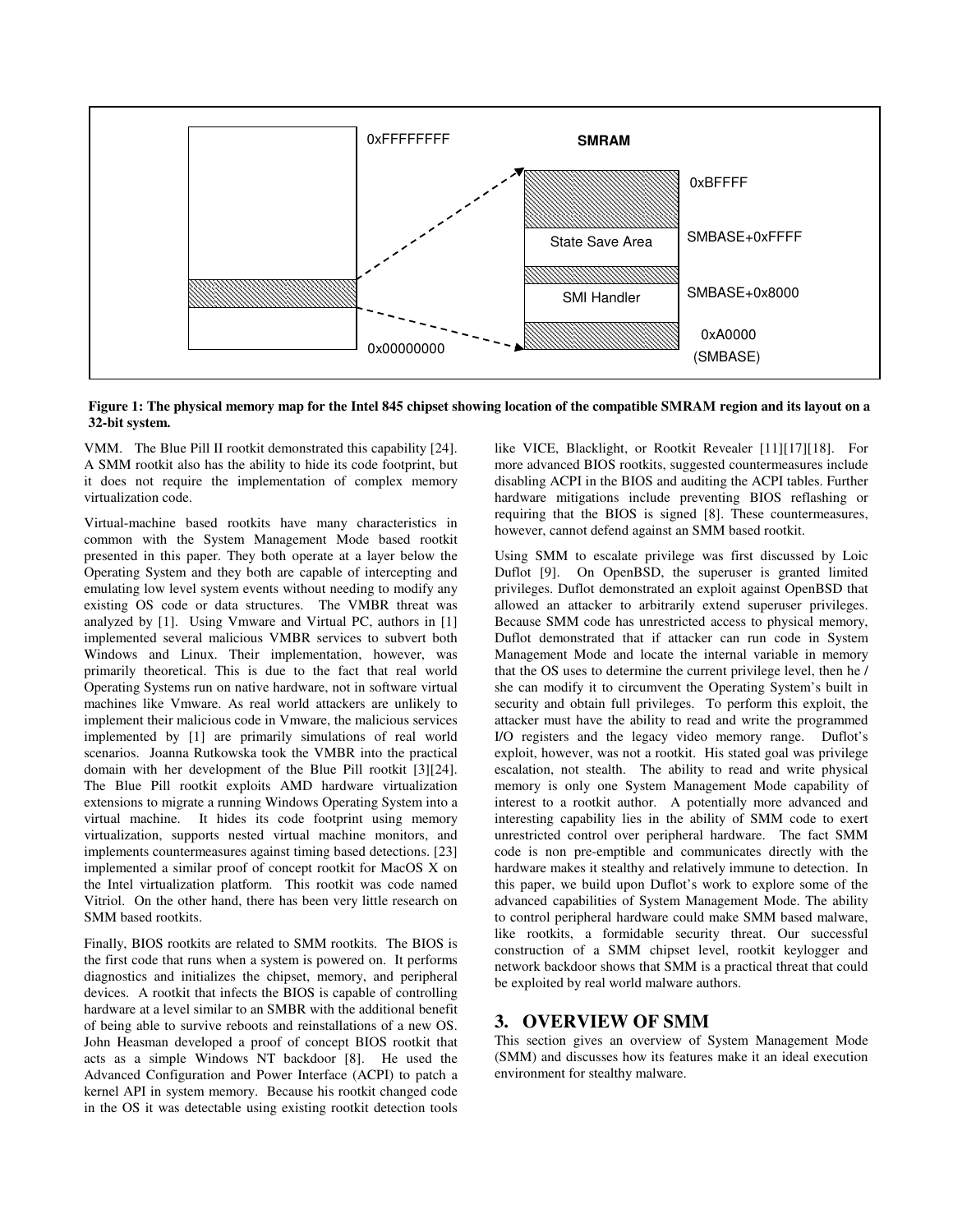The Intel architecture defines four processor modes of operation: Real Mode, Virtual-8086 Mode, Protected Mode, and System Management Mode [4]. Real Mode and Virtual-8086 Mode are legacy modes dating back to the 80286 / 80386 CPU. Real Mode is characterized by a segmented 20 bit addressable memory space and the lack of hardware memory protection. MS-DOS and early Windows OS versions ran in Real Mode. Current operating systems run in either 32 or 64 bit protected mode. Protected mode overcomes the limitations of Real Mode by extending the addressable memory space to 32/64 bits and adding support for paging, memory protection, and multi-tasking. Virtual 8086 mode was designed to allow Real Mode and Protected Mode programs to coexist; however, it is seldom used by modern operating systems. In contrast to the other modes, System Management Mode (SMM) was not designed for running operating systems or user programs. Rather, it was intended for managing low level hardware operations (e.g. power management and thermal regulation) and is usually installed by the BIOS. SMM has its own memory space and execution environment which is generally invisible to code running outside of SMM. Furthermore, SMM code is completely non preemptible, lacks any concept of privilege level, and is immune to memory protection. These things clearly make SMM a potentially attractive home for stealthy rootkits. System Management Mode is entered when the processor receives a System Management Interrupt (SMI) [4].

# **3.1 SMRAM – The SMM Memory Space**

The System Management Memory Space (SMRAM) is used to hold the processor state information saved upon an entry to SMM, the SMI handler, and its associated data [4]. The Intel chipset documentation defines three locations for SMRAM: Compatible, High Memory Segment (HSEG), and Top of Memory Segment (TSEG) [7]. The compatible region overlaps the legacy VGA memory range from 0xA0000 to 0xBFFFF and is the default location for SMRAM. Normally, the contents of SMRAM are only visible to code executing in System Management Mode. This isolation is ensured by the chipset's re-routing of any non SMM memory accesses to the VGA frame buffer. Compatible SMRAM is also limited to 128K. The HSEG and TSEG regions provide an extended, write-back, cacheable SMM memory space up to 256 MB in size.

Structurally, the SMRAM space consists of a state save area and the System Management Interrupt (SMI) handler. The remaining space is available for use by the handler for data and stack storage. An internal processor register, called SMBASE, holds the physical address pointer to the start of the SMRAM space. The SMBASE value is also stored in the state save area. Furthermore, the state save area is located at an offset from the beginning of SMRAM in physical memory. This area is used to store the register context when a System Management Interrupt (SMI) occurs. The SMI handler is also located at an offset from the start of SMRAM. Figure 1 illustrates the location and layout of compatible SMRAM.

# **3.2 Entering & Exiting SMM**

The processor enters System Management Mode when it receives a System Management Mode Interrupt (SMI) [4]. When an SMI is received, execution context is saved into the SMRAM state save map and execution of the SMI handler is commenced. The saved state information includes the processor's control registers, segment registers, task register, general purpose registers, flags,

instruction and stack pointers. The SMM execution environment is similar to 16 bit real mode, with the difference that the full 32 bit flat physical address space is accessible. Code executing in SMM is non preemptible because SMIs have greater priority than both processor exceptions and external interrupts, including nonmaskable interrupts (NMI). When the SMI handler wishes to exit System Management Mode, it executes the Resume from System Management Mode (RSM) instruction [5]. The RSM instruction restores the previous execution context by copying the saved state information in SMRAM back into the processor's registers and then returns control back to the interrupted code. The I/O Controller chipset documentation defines a variety of events capable of triggering an SMI. A few of them include: a power button press, real time clock (RTC) alarm, USB wake events, Advanced Configuration and Power Interface (ACPI) timer overflows, periodic timer expiration, and a write to the Advanced Power Management Control (APM) register, 0xB2 [6]. In the next section, we detail how some of these events might be exploited by a stealthy rootkit.

# **4. SMBR DESIGN & IMPLEMENTATION**

A successful SMBR must overcome two obstacles. First, it must write its code into the SMM handler portion of the SMRAM memory space. This process should be capable of occurring from within a protected mode environment (e.g. Windows or Linux operating system) in order to give the rootkit its maximum infection potential. Second, the rootkit must have some means of intercepting events in the host system and gaining control of execution.

In this section, we discuss the design and implementation of an SMBR. We take a similar approach to [1] with our design and development; however, we opt to design a practical rootkit that can be implemented on native hardware, as opposed to a simulated virtualization platform like Vmware. Section 4.1 describes how the SMBR can be installed on a running Operating System. We discuss our implementation of a SMM handler that functions as a chipset level keylogger and network backdoor in section 4.2. Finally, we discuss the potential for other, related forms of malicious hardware subversion at the chipset level.

# **4.1 Rootkit Installation**

The rootkit can install a new SMM handler provided it has I/O port access privileges, the ability to map physical memory, and the SMRAM region has not been locked by the BIOS or other system software. We used a Windows kernel driver to install the SMBR. The Intel chipset documentation defines a System Management RAM Control Register (SMRAMC) which controls the accessibility and visibility of SMM space from other processor modes [6]. The two relevant bits in this register are the D\_LCK bit and the D\_OPEN bit. D\_OPEN controls the visibility of SMRAM. If D\_OPEN is clear, SMRAM is only visible to code executing in SMM mode. Non SMM mode memory reads / writes are diverted by the chipset to the VGA frame buffer. Figure 2 illustrates this process. D\_LCK controls the accessibility of SMRAM by controlling access to the SMRAMC register. If D\_LCK is set, the SMRAMC register becomes read-only and remains that way until a reset occurs. Assuming that the D\_LCK bit is clear, the rootkit is installed as follows: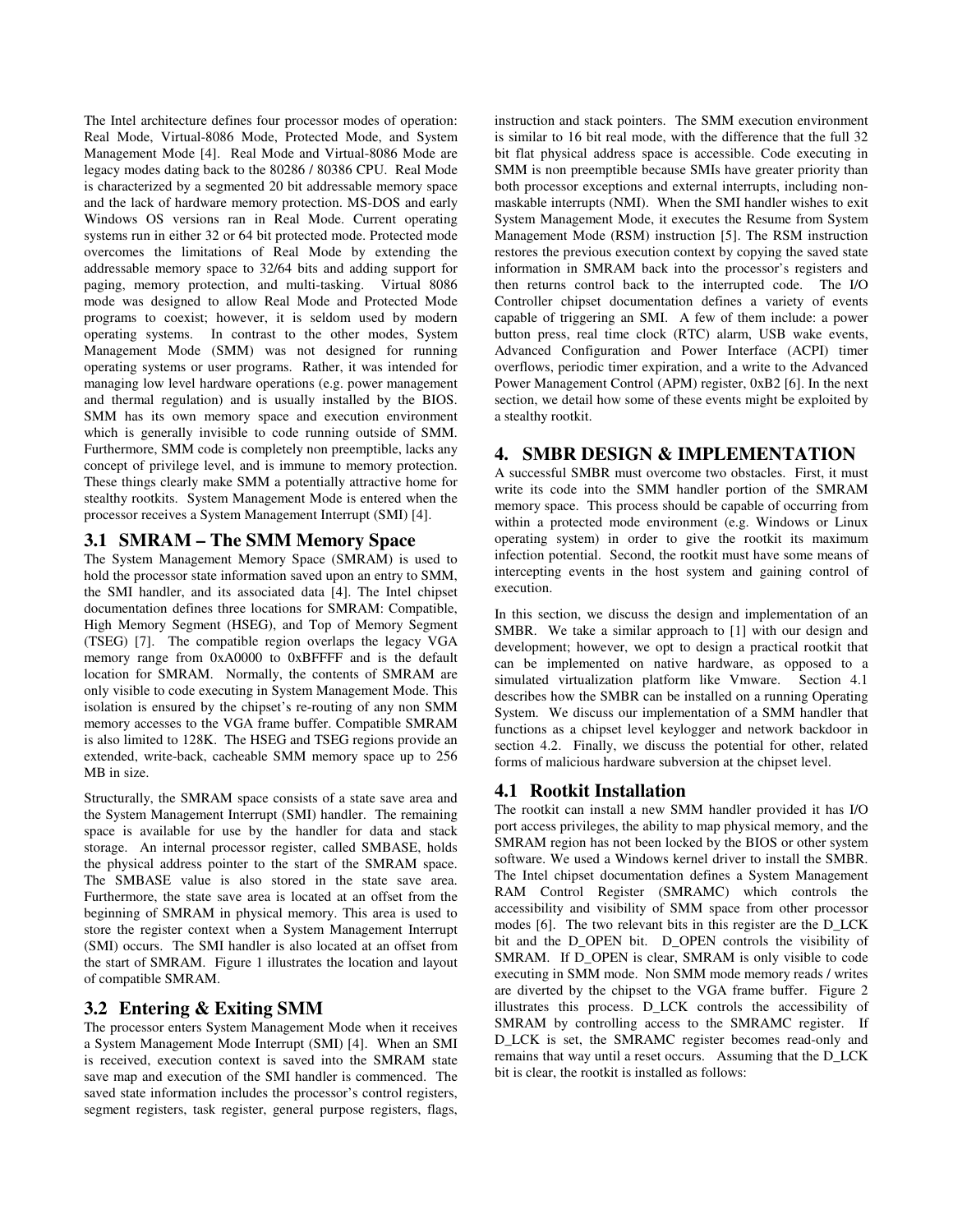

**Figure 2: SMRAM memory accesses are filtered by the chipset based on their origin and the state of D\_OPEN in the SMRAMC register. SMM accesses are normally directed to SMRAM while non-SMM accesses are directed to VGA memory.**

- 1. On a host machine, an attacker makes SMRAM visible from protected mode for reading and writing by setting the D\_OPEN bit.
- 2. Once D\_OPEN is set, the attacker copies the rootkit SMM handler code to the handler portion of SMRAM as defined by the Intel documentation [4].
- 3. Finally, the attacker clears the D\_OPEN bit and sets the D\_LCK bit. This has the effect of making SMRAM invisible to everything other than the subverted (rootkit) SMI handler and of locking the SMRAMC register so that it can no longer be modified. The addressing of the SMRAMC register is chipset specific.

#### **4.2 Rootkit SMM Handler Implementation**

In the following section, we discuss the implementation of our proof of concept rootkit SMM handler. Our rootkit functions as a chipset level keylogger and network backdoor. First, we give an overview of the Intel APIC architecture. This is followed by a description of the APIC redirection technique that we use to trap key presses and the procedure used to exfiltrate the key data over the chipset LAN interface.

The Intel Advanced Programmable Interrupt Controller (APIC) is used to manage communication between the CPU, chipset, and external peripheral devices. It consists of two components: The I/O APIC and the Local APIC (LAPIC) [25]. The I/O APIC is located on the motherboard while the Local APIC is integrated into the CPU. There is typically one I/O APIC for each peripheral bus and one Local APIC per CPU. The primary job of the I/O APIC is to route the interrupts it receives from peripheral buses to one or more Local APICs on the system. In turn, each local APIC is responsible for receiving and managing the external interrupts for the CPU that it belongs to. When it receives interrupts, the LAPIC dispatches them to the processor, one at a time, based upon their priorities.

The processor looks up the handler for the interrupt in the Interrupt Descriptor Table (IDT) [5]. Each interrupt is assigned a unique identifier, called a vector. The processor uses this value as an index into the IDT. The Interrupt Descriptor Table is a processor specific data structure containing one entry for each of 255 defined vectors. Kernel rootkits often use IDT *hooking* to intercept processor interrupts and exceptions [13]. This involves

replacing the Operating System handler contained in the IDT with a pointer to a malicious *hook* routine. Fortunately, such blatant modifications of the IDT are easily detectable. Detection simply involves enumerating each of the handler pointers and validating that the address is within the range of either the OS kernel or a legitimate system driver. If the address falls outside one of these known ranges, it is flagged as suspicious and a security analyst can conduct further investigations.

Differing from the Kernel rootkit described above, a rootkit operating in System Management Mode does not need to make any detectable changes to the IDT in order to intercept interrupts. Rather than intercepting an interrupt at the processor handling level, the SMM rootkit can intercept it directly at the chipset level by re-routing the interrupt in the APIC. We demonstrate this technique in our rootkit by implementing a chipset keylogger. There are three steps in this process. First, we must be able to intercept the keyboard interrupt. Second, we must be able to sniff the keystrokes from the keyboard's internal buffer. Finally, we should forward the interrupt to the CPU for normal handling**.**

We accomplish the first step by rerouting the keyboard IRQ to System Management Mode. Thus, whenever a user presses a key, our SMM handler is called. In the handler, we are able to sniff the key. Finally, we manually forward the interrupt to the CPU for normal handling by taking advantage of the Local APIC's Inter Processor Interrupt (IPI) mechanism. We outline the implementation details in the following section.

As mentioned previously, the I/O APIC's primary function is to receive and route peripheral hardware interrupts to the Local APIC for delivery to the CPU. For this purpose, the I/O APIC architecture defines a *Redirection Table* [6]. The Redirection table contains a dedicated entry for each interrupt pin. It is used to translate the physical, hardware signal into an APIC message on the APIC bus. This table can be used to specify the destination of the interrupt, the vector, and the delivery mode.

The delivery mode is the primary field of interest for our rootkit. Most interrupts use the *Fixed* delivery mode. This mode automatically forwards the interrupt to the LAPICs for all processors specified in the destination. Our rootkit changes the delivery mode of the keyboard IRQ from *Fixed* to *SMI*. Now, rather than automatically forwarding the interrupt, it will be redirected to our SMM handler. In our handler, we are free to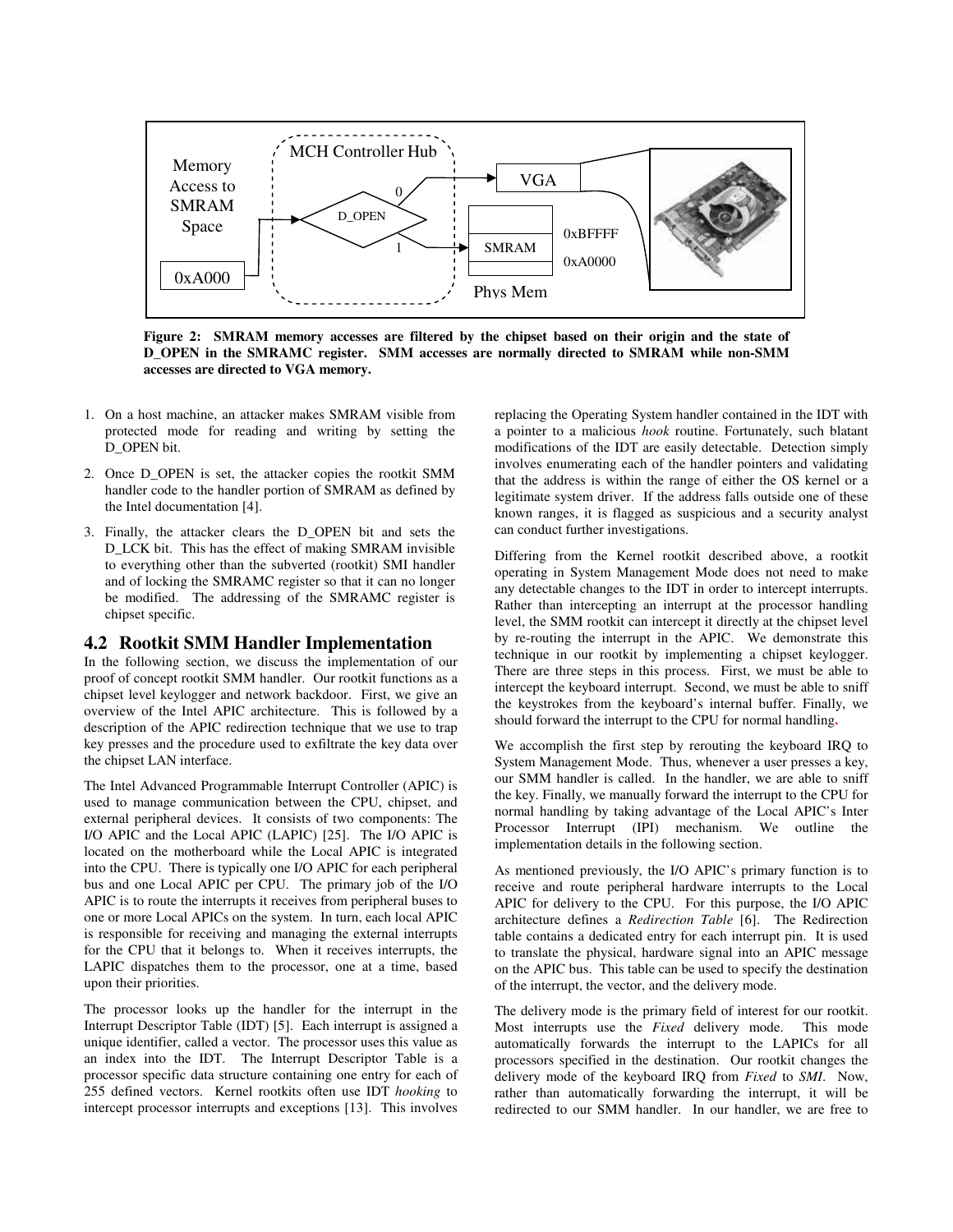

**Figure 3: Normal and SMBR keystroke handling paths**

sniff the contents of the keyboard buffer and send it out in network packets.

We can accomplish the second step of extracting the keyboard data by reading the keyboard's internal hardware registers. The key press information is extracted by reading from the keyboard *data* register. Unfortunately, this read is destructive. Therefore, after the key data has been read, it must be replaced so that it is accessible to other system software. We replace it by writing a specific command byte to the keyboard *command* register. This byte instructs the keyboard that the next byte written to the data register should remain there as if placed there by a physical key press [15].

Once we have extracted the keyboard data, it is necessary to forward the interrupt to the CPU for normal user input handling. Otherwise, the keyboard will no longer function. We use the Local APIC's ability to issue inter processor interrupts (IPI) for this purpose. The LAPIC documentation defines an Interrupt Command Register (ICR) [5]. Using this register it is possible to send an interrupt to one or more processors, including self. As in the I/O APIC's Redirection Table, the destination, vector, and delivery mode are all specifiable. When the lower 4 bytes of the ICR are written to, the LAPIC generates the IPI message and sends it out over the system bus. From within our SMM handler, we re-issue the interrupt with a destination of self and a fixed delivery mode by writing to the ICR. Therefore, the keyboard interrupt is delivered to the processor in the normal manner as soon as we exit from SMM mode. Figure 3 illustrates how the SMBR intercepts a keystroke signal and forwards it to the CPU.

After we have captured the keyboard data, we use the chipset LAN controller to transmit the key data collected by our SMM keylogger to an external IP address. Thus, our SMM handler has 2 functions: it logs keystrokes and then sends the logged data out over the chipset LAN interface. The transmit action is performed periodically in the SMM handler when a defined keyboard data storage buffer becomes full. Using a buffer as opposed to sending the keystrokes immediately as they are received allows more variability in when to send the data and could be exploited by a rootkit wishing to use traffic shaping techniques to stealthily blend in with existing network activity. This simulates the behavior of a malicious attacker attempting to exfiltrate sensitive material from a compromised system.

The LAN controller acts as both a master and a slave on the PCI bus. In the role of master, it interacts with system memory to access transmit and receive data buffers. As a slave, the host processor accesses the LAN controller's internal structures to read and write information to its on-chip registers. These registers may be either I/O mapped or memory mapped. The method to use is determined by system software. The basic process for transmitting a packet of data follows:

- 1) We first check the LAN controller to ensure that it's in an idle state and not in the midst of transmitting or receiving.
- 2) Next, we build a Transmit Command Block.
- 3) Then, we build a data packet containing the keyboard buffer data. For simplicity, we chose to use the UDP and TFTP protocols. Thus, the basic packet structure consists of an Ethernet header followed by an IP header, followed by a UDP header, followed by a TFTP header, followed by the key data.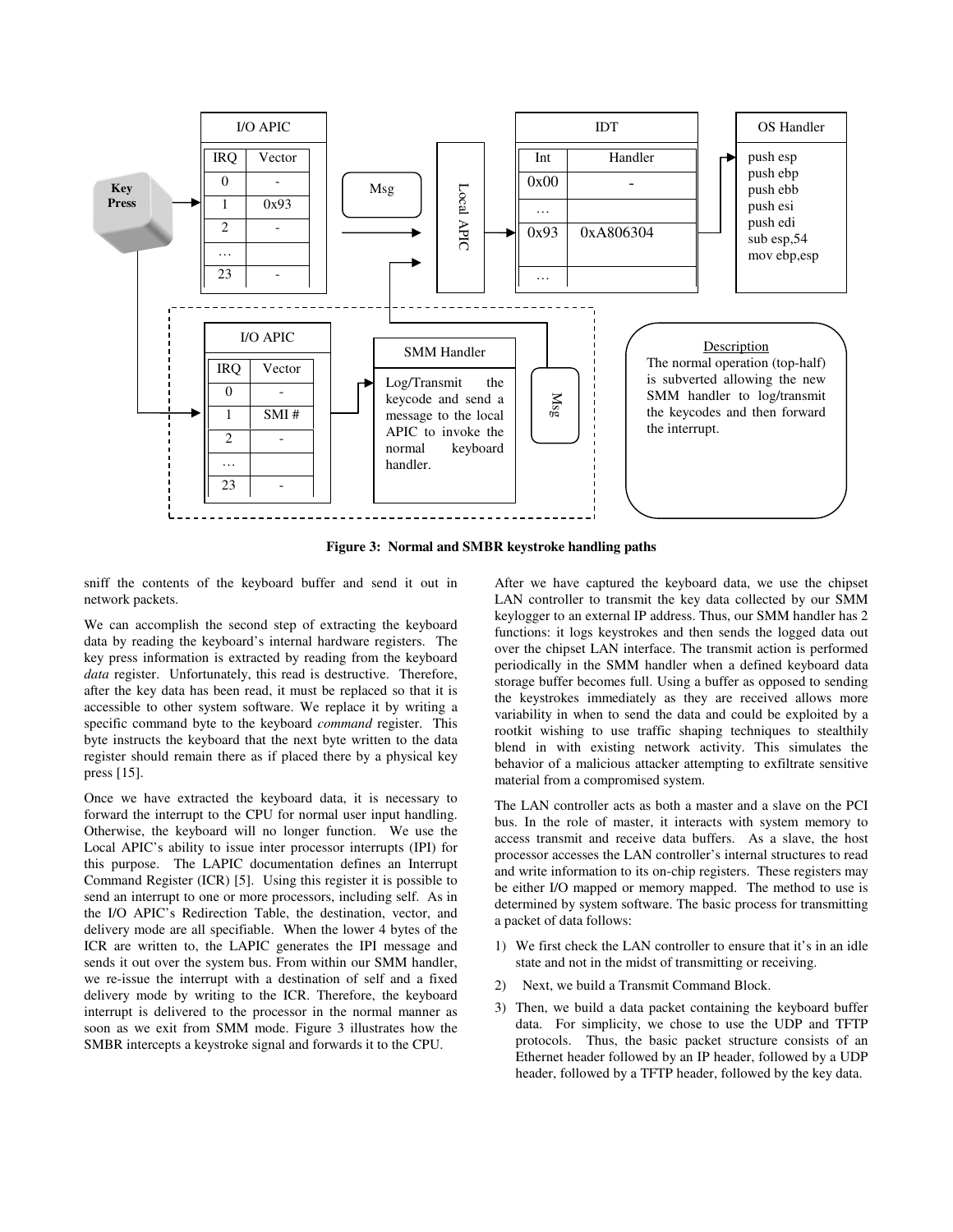| <b>Manufacturer</b> | <b>Model</b>   | <b>Chipset</b> | <b>Purchase Date</b> | Locked?    |
|---------------------|----------------|----------------|----------------------|------------|
| <b>DELL</b>         | Inspiron 8100  | i815EP         | 2001                 | <b>NO</b>  |
| <b>DELL</b>         | Dimension 4500 | i845E          | 2002                 | <b>NO</b>  |
| <b>DELL</b>         | Inspiron 1100  | i845GL         | 2003                 | <b>NO</b>  |
| <b>DELL</b>         | Dimension 2400 | i845GV         | 2003                 | NO.        |
| <b>DELL</b>         | Dimension 4600 | i865PE         | 2004                 | <b>NO</b>  |
| <b>Custom Built</b> | N/A            | i845PE         | 2004                 | <b>NO</b>  |
| <b>IBM</b>          | T42.           | i855PM         | 2005                 | <b>YES</b> |
| <b>DELL</b>         | Precision 390  | i975X          | 2006                 | <b>YES</b> |
| <b>DELL</b>         | Dimension 9200 | i965P          | 2006                 | <b>YES</b> |
| <b>DELL</b>         | Dimension 9150 | i945P          | 2006                 | <b>YES</b> |
| <b>DELL</b>         | Inspiron 9400  | i945GM         | 2006                 | <b>YES</b> |
| <b>DELL</b>         | Inspiron 530   | iP35           | 2007                 | <b>YES</b> |
| Sony                | VAIO           | i945GM         | 2007                 | <b>YES</b> |
| Custom Built        | N/A            | i945X          | 2007                 | <b>YES</b> |

| <b>Figure 4: System Vulnerability Assessment</b> |  |  |
|--------------------------------------------------|--|--|
|--------------------------------------------------|--|--|

- 4) We load the LAN controller with the physical address of the Transmit Command Block.
- 5) Finally, we initiate execution of the LAN controller. This will cause it to begin executing the Transmit Command Block constructed in step 2 and will send the packet constructed in step 3 out over the network.

#### **4.3 Real World SMM Rootkits**

Although we have only implemented a proof of concept keylogger and network backdoor, a real-world SMM rootkit could implement an unlimited number of malicious services. Virtually every peripheral hardware device can be subverted using these techniques. Some of these devices include the USB ports, Mouse, and Hard Disks. We can envision an extended version of our rootkit that not only transmits exfiltrated data, but also receives malicious commands from an attacker and relays all manner of sensitive materials stealthily out over the network. An SMM rootkit can also gain control on non hardware events like periodic timer expiration. This would allow for SMIs to be generated at regular intervals, a potentially useful feature for a malicious rootkit wishing to periodically gain control to inspect the state of the system.

Furthermore, such malicious activities are difficult to detect. The SMM handler code is completely inaccessible to the host system and there are no changes to processor or Operating System data structures. Indeed, the only potentially detectable changes are the modification to the I/O APIC redirection table and network activity. As there are legitimate reasons to change the delivery mode to SMI (i.e., the change of I/O APIC redirection table by an SMM rootkit) that in itself is unlikely to be a sufficient heuristic to identify a stealthy rootkit. One such legitimate use is to provide legacy keyboard and mouse support for USB devices [29]. Finally, the network transmission, which occurs inside of SMM at the chipset level will bypass any host

based intrusion detection systems or firewalls. The network activity could be further concealed by using traffic shaping techniques.

# **4.4 Limitations**

Our proof of concept rootkit has a number of implementational limitations. It only works on PS/2 keyboards, a subset of network cards, and it is limited to single processor systems. All of these limitations could be addressed with additional time and research. First, it is likely possible to extend our PS/2 implementation to intercept events from more modern USB keyboards. The chipset I/O Controller Hub documentation defines a legacy keyboard handling mechanism for USB keyboards which may be exploitable. This legacy operation is performed through SMM space and provides an area for future research.

*"When a USB keyboard is plugged into the system, and a standard keyboard is not, the system may not boot, and DOS legacy software will not run, because the keyboard will not be identified. The ICH4 implements a series of trapping operations which will snoop accesses that go to the keyboard controller, and put the expected data from the USB keyboard into the keyboard controller. This legacy operation is performed through SMM space [6]."*

Second, network card support could be extended provided that chipset documentation is available. Intel provides developer documentation for most of their LAN cards. Finally, our rootkit could probably be extended to work on the newer multiprocessor and multi-core systems. We don't have a multi-core test machine with SMM unlocked, however, the documentation indicates that any processor in a multiprocessor system can respond to an SMI event and that two processors can be executing in SMM at the same time. Furthermore, the manual states that SMM is not re-entrant and that each processor should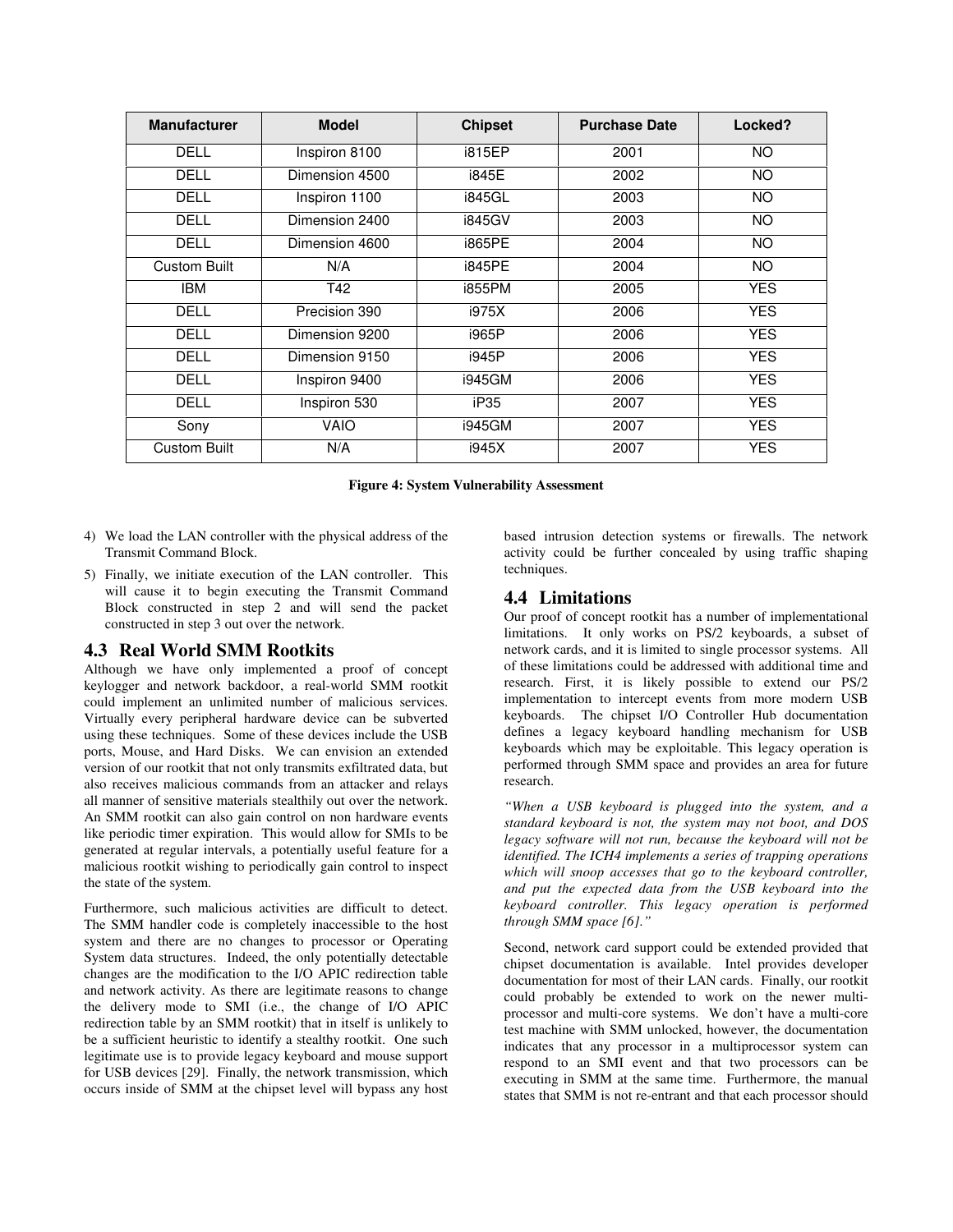| * DebugView on WDEBUGGER (local) |                                        |    |                                                                                                                                                        |  |  |  |
|----------------------------------|----------------------------------------|----|--------------------------------------------------------------------------------------------------------------------------------------------------------|--|--|--|
| File                             | Edit Capture Options Computer Help     |    |                                                                                                                                                        |  |  |  |
|                                  | $\approx$ H X                          | 83 | 2 国 で<br>γ₽<br>đА<br>÷H                                                                                                                                |  |  |  |
| #                                | Time                                   |    | Debug Print                                                                                                                                            |  |  |  |
| 0                                | 0.00000000<br>0.00002347               |    | [00380A00]<br>[smm] System management RAM Control Register<br>[smm] Attempting to D_OPEN SMM address space.                                            |  |  |  |
|                                  | 0.00003688<br>0.00063472<br>0.00067802 |    | [smm] System management RAM Control Register [00384A00]<br>[smm] SMM Handler memory<br>Physical [000a8000]<br>[A800B9FA][BC66D18E][00007D00][000011EA] |  |  |  |
| 6                                | 0.00067970<br>0.00071070<br>0.00071238 |    | [OCF8BAA8][5066ED66][8EA000B8][B000B8C0]<br>[E80ED88E][5866002A][660CF8BA][06C62EEF]<br>0F0100351f000001AA1f9D009F001fD201981D1                        |  |  |  |
|                                  | 0.00075037<br>0.00075177               |    | [CA219222][C08B2E58][2EC08B2E][C08BC08B]<br>[E8635DE8][E3E85748][0039BB56][17FF2E53]                                                                   |  |  |  |
| 10<br>11<br>12                   | 0.00078278<br>0.00078446<br>0.00081826 |    | [02C3835B][0045FB81][45E8F272][0012E863]<br>[E85832E8][03731A2C][E856CDE8][30E85753]<br>[CA219222][C08B2E58][2EC08B2E][C08BC08B]<br>$\ddots$           |  |  |  |
| 13                               | 0.00101912                             |    | [smm] Writing the SMM handler code [1]<br>$[1200 \text{ bytes}]$                                                                                       |  |  |  |
|                                  |                                        | Ш  |                                                                                                                                                        |  |  |  |

**Figure 5: Our test driver opening SMRAM space and displaying the original SMM handler.**

have its own dedicated SMRAM space. Based upon this documentation, it should be possible to extend our rootkit to handle SMI's on more than processor; however, it will require additional research and development.

In general, the architectural limitations that will apply to an SMM based rootkit include weather or not the SMRAMC register is locked, the chipset specific nature of an SMBR, and the size limitation of the SMM memory space. Clearly, the biggest limitation is the fact that an SMBR can be installed only if the SMRAMC register is unlocked. The hardware specific nature of the SMBR is probably the second biggest limitation. Because many of the register offsets vary based on chipset, an attacker would need to both know the hardware of the target machine or hardcode a table of register offsets for every chipset and do detection on the fly. There may also be other subtle discrepancies in the chipset and/ or hardware implementation that would require additional code to detect and handle. This coupled with the fact that SMRAM is limited in size may render a generic approach impractical. Finally, an SMBR is nonpersistent [26]. It exists only in volatile memory and must be reinstalled after a system reboot.

Beyond the architectural limitations, there are also several other implementational limitations. First, there is no Operating System driver support for the SMBR to rely upon. Hardware access therefore requires implementation of rudimentary low level drivers inside the SMM handler. Second, the handler must be written in 16 bit assembly [5]. It is at least mildly reassuring that writing chipset level hardware device drivers in 16 bit assembly is beyond the reach of all but the most sophisticated attackers. As a result, it is unlikely that SMM will appear in common malware, but will instead remain limited to sophisticated, targeted attacks.

# **5. TESTING**

We conducted four different tests. The first one was a vulnerability assessment. We wanted to get an idea of how wide-spread the SMBR threat might be and the types of systems that were most likely to be affected. Our other experiments involved testing our proof of concept SMM rootkit on a live system. We sought to validate its invisibility to other system software and its functionality as a keylogger network backdoor capable of exfiltrating sensitive data.

# **5.1 Vulnerability Assessment**

The goal of our first experiment was to perform a system vulnerability assessment. We wrote a Windows device driver to query the SMRAMC register for the values of the D\_OPEN, D\_CLOSED, and D\_LCK bits. We ran this program on 14 different systems and recorded the manufacturer, chipset, BIOS version, BIOS date, and whether or not the system was locked. Figure 5 shows debug output from the test driver we wrote. Out of these 14 systems, we found 6 were unlocked and vulnerable to the SMBR threat. Because a majority of the unlocked systems had BIOS revision dates two years old or greater and most of the locked systems had more recent BIOS revision dates, we concluded that newer BIOS were locking System Management Mode. Nevertheless, a substantial percentage of commodity hardware in use today is at least two years old. This still makes SMBRs a significant threat. Figure 4 summarizes our preliminary results. We will conduct more comprehensive vulnerability assessment in the near future, especially testing a variety of older Intel-based machines.

# **5.2 Live Testing – Hiding In Memory**

Our next experiment involved testing our proof of concept SMBR. We installed it on an unlocked DELL Dimension 2400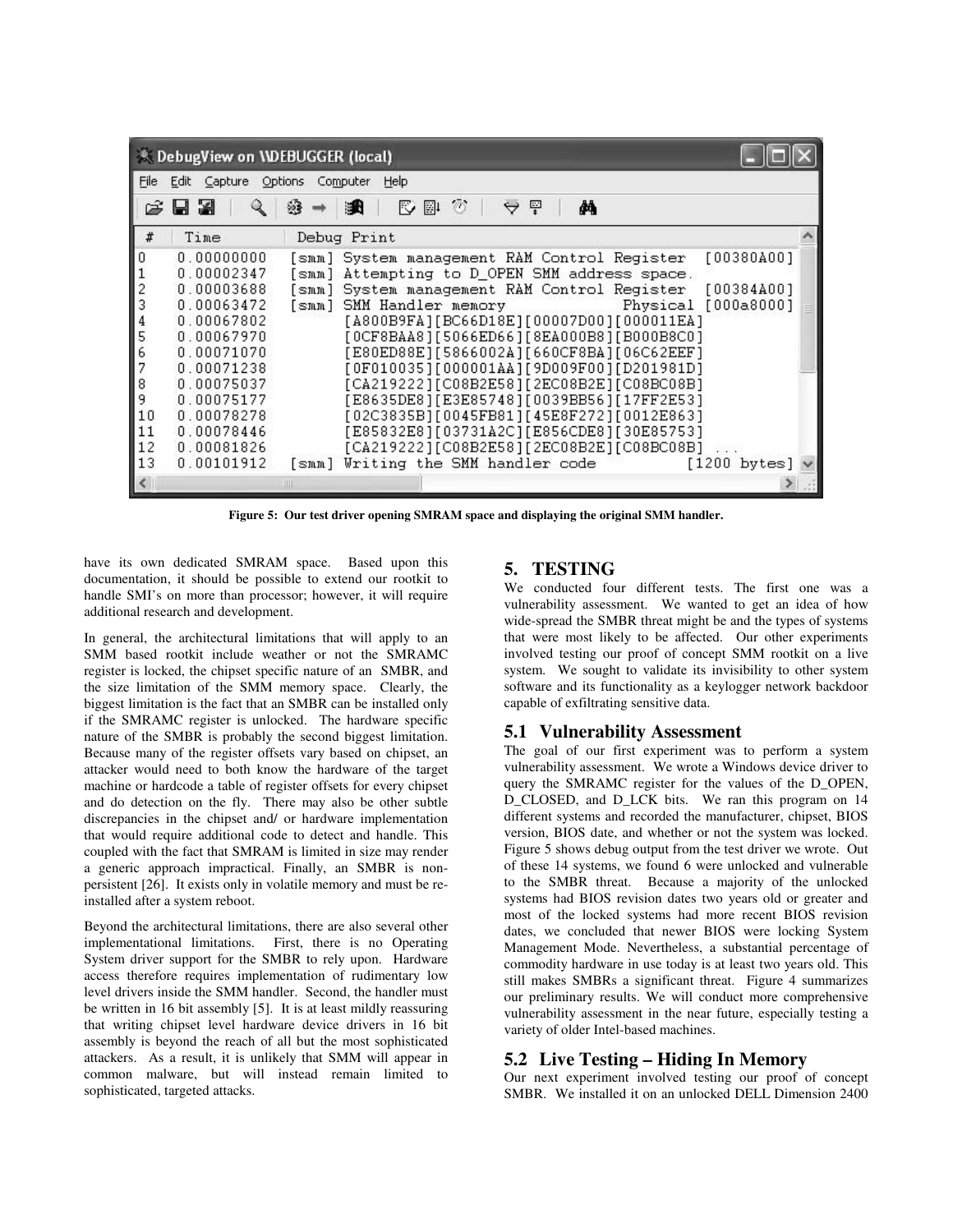| Microsoft Network Monitor 3.1                                             |                                                                                                                                                                                                                                                                                                                                                                                                                                                         |  |  |  |  |  |
|---------------------------------------------------------------------------|---------------------------------------------------------------------------------------------------------------------------------------------------------------------------------------------------------------------------------------------------------------------------------------------------------------------------------------------------------------------------------------------------------------------------------------------------------|--|--|--|--|--|
| File<br>Edit<br><b>View</b><br>Frames                                     | Filter<br>Tools<br>Help<br>Capture                                                                                                                                                                                                                                                                                                                                                                                                                      |  |  |  |  |  |
| 63<br>la n<br>$\rightarrow$<br>UU.<br>$\bullet$ How Do I $\star$          |                                                                                                                                                                                                                                                                                                                                                                                                                                                         |  |  |  |  |  |
| Capture1                                                                  | Start Page   + Parsers                                                                                                                                                                                                                                                                                                                                                                                                                                  |  |  |  |  |  |
|                                                                           |                                                                                                                                                                                                                                                                                                                                                                                                                                                         |  |  |  |  |  |
| <b>Frame Summary</b>                                                      | $\boldsymbol{\mathsf{x}}$                                                                                                                                                                                                                                                                                                                                                                                                                               |  |  |  |  |  |
| Time Offset<br>Frame Number                                               | Protocol Name<br>Conv Id<br>Destination<br>Description<br>Source                                                                                                                                                                                                                                                                                                                                                                                        |  |  |  |  |  |
| 0.000000<br>2<br>$\overline{3}$<br>0.000000                               | NetworkInfoEx<br>NetworkInfoEx: Netw<br>192.168.1.107<br>192.168.1.100<br>UDP: $SrCPort = 0$ , $Ds$<br><b>UDP</b>                                                                                                                                                                                                                                                                                                                                       |  |  |  |  |  |
| THE                                                                       |                                                                                                                                                                                                                                                                                                                                                                                                                                                         |  |  |  |  |  |
| <b>Frame Details</b><br>$\mathbf{x}$                                      | <b>Hex Details</b><br>x                                                                                                                                                                                                                                                                                                                                                                                                                                 |  |  |  |  |  |
| $\sim$ Destination Ad $\sim$                                              | MAC Addresses Deleted From This Space  uC 'D.<br>0000                                                                                                                                                                                                                                                                                                                                                                                                   |  |  |  |  |  |
|                                                                           | Udp: SrcPort = 0, DstPort = TFTP, Trivial File Transfer Protocol(69),<br>Ler.                                                                                                                                                                                                                                                                                                                                                                           |  |  |  |  |  |
| SourcePort: 0<br>DestinationPo<br>TotalLength:<br>- Checksum: 0<br>$\sim$ | ьь<br>$A^{\prime\prime}$ .d $E.D$<br>45<br>03<br>DO.<br>1001E<br>CО<br>A8<br>64<br>00<br>00<br>00<br>01<br>0028<br>03<br>6D<br>20<br>oο<br>oο<br>00<br>00<br>00<br>73<br>6 <sub>D</sub><br>. Smm<br>nnsz<br>72<br>6F<br>6 F<br>74<br>6 B<br>69<br>74<br>20<br>6 B<br>65<br>rootkit ke<br>1003C<br>79<br>6C<br>6F<br>67<br>67<br>65<br>72<br>20<br>6C<br>6F<br>vlogger<br>10<br>0046<br>67<br>67<br>67<br>6B 65<br>69<br>6E<br>20<br>79 73<br>gging keys |  |  |  |  |  |
| Ve Displayed: 3<br>Captured: 3                                            | Prot Off: 855 (0x357)<br>Sel Frame: 3 (Tot: 1)<br>Frame Of                                                                                                                                                                                                                                                                                                                                                                                              |  |  |  |  |  |

**Figure 6: Capturing the Key Logger Packet (TFTP Header is [00,03,00,00] for a data packet).**

running an Intel 845 chipset. The system was installed with the Microsoft Windows XP Operating system. We first sought to verify the invisibility of the installed rootkit. This was accomplished by using the WinDbg kernel debugger to view the physical memory region where we loaded the rootkit code [28]. As expected, we were unable to read the code from this area because one of the functions of the rootkit installer is to close and lock System Management Mode by writing to the SMRAMC register. As shown in Figure 2, this will cause the access to be routed to VGA memory. This result is unsurprising when one considers that the chipset's Memory Controller Hub (MCH) functions as a gatekeeper for all physical memory accesses. All memory accesses, regardless of weather they originate from software or hardware must pass through the MCH logic. The MCH logic snoops physical addresses on the bus and blocks unauthorized access to certain ranges like the SMM memory space.

#### **5.3 Live Testing – Key Logging**

Next, we validated the operation of the keylogger. Our proof of concept code is currently limited to keyboards with a P/S 2 interface. Because it is impossible to read SMRAM once the rootkit is installed and the size of the SMRAM space is limited, we needed a way to save and verify the logged keystrokes. We implemented two different output methods: the serial port and system physical memory.

In the first method, we output the logged keystrokes over the serial port from inside the SMM handler. We use the Windows Hyperterminal program to capture the serial output and verify it against our key presses. This method is primarily useful for debugging the SMM rootkit code.

In the second method, the SMM handler writes the keyboard data to an allocated page of physical memory. Since this page is outside the SMRAM space, we were able to attach the WinDbg kernel debugger and read the recorded keyboard scan codes from the page. An attacker could use system memory in this manner as a temporary storage for the key log file. To make it even stealthier, the attacker could encrypt the data in SMM mode before writing it out to system memory. Because SMRAM is not accessible outside SMM, it would be impossible to obtain a copy of the key to decrypt the stored data, even if one knew where to look. To an outsider the encrypted keyboard data would simply appear as random bytes and would be unlikely to raise suspicion.

It should also be mentioned that our SMBR implementation doesn't adversely affect the performance of the target system. That is, from a subjective, user's perspective, our SMBR key logger does not introduce any noticeable slow down or latency in keyboard input at the GUI level. We validated this at different typing rates, but did not quantify the SMBR's performance using objective measures. This is an area of future research.

#### **5.4 Live Testing – Data Exfiltration**

Finally, we validated that our network backdoor was able to both log keystrokes and transmit packets containing the logged data successfully from inside the SMM rootkit handler. We used an Intel Pro 100B network card for development and tested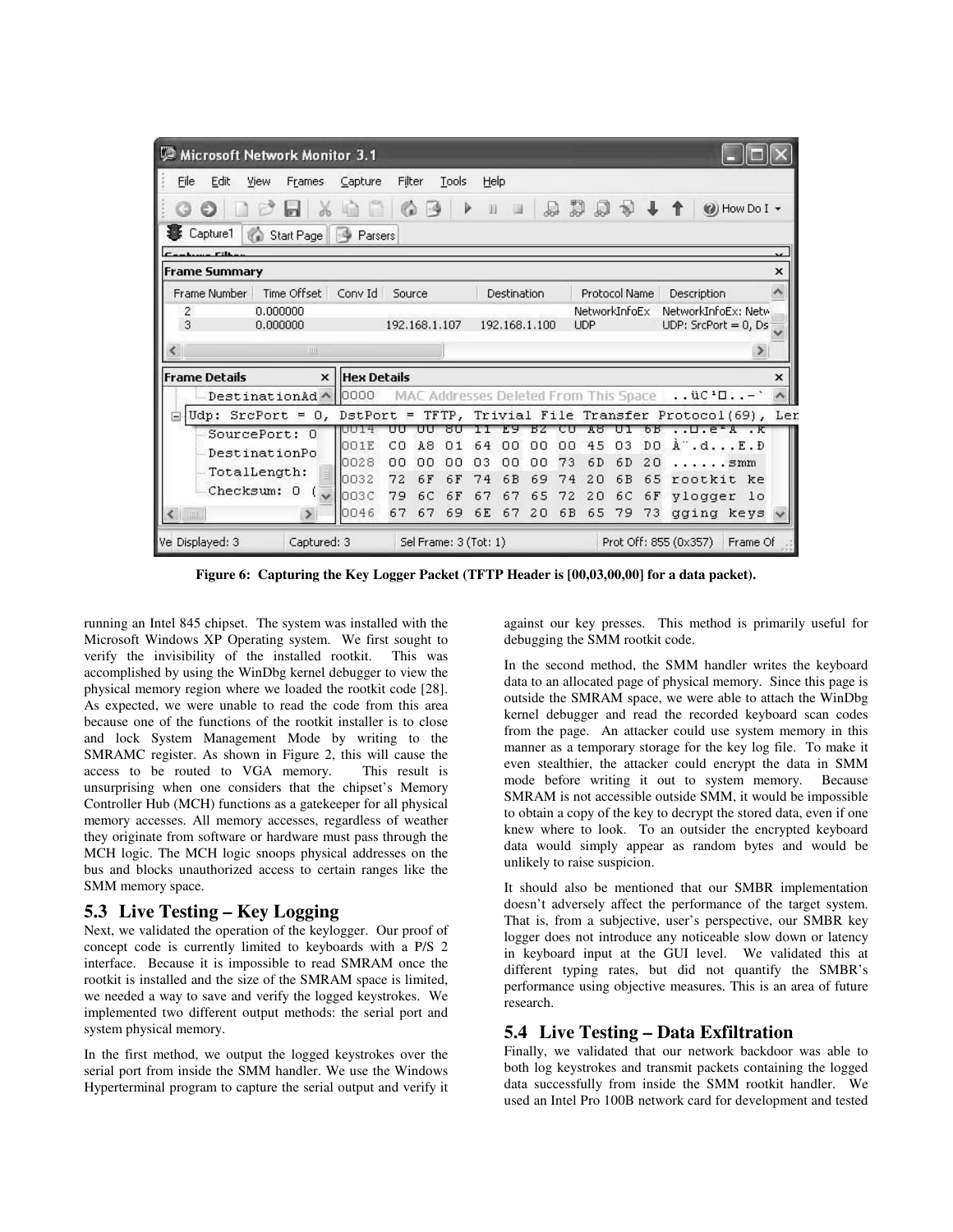| Category                       | <b>SMBR</b>                                                                   | <b>VMBR</b>                                                                                                                                |  |
|--------------------------------|-------------------------------------------------------------------------------|--------------------------------------------------------------------------------------------------------------------------------------------|--|
| Vulnerable System Space        | Mostly pre 2005 Systems                                                       | Post 2006 Systems                                                                                                                          |  |
| <b>Operational Environment</b> | 16 bit Mode w/o Paging                                                        | 32 bit Protected Mode w/ Paging                                                                                                            |  |
| OS Independent                 | <b>YES</b>                                                                    | <b>YES</b>                                                                                                                                 |  |
| Memory Footprint Hiding        | YES.                                                                          | YES (with memory virtualization)                                                                                                           |  |
| Control                        | <b>Chipset IRQs</b><br>Keyboard<br>Mouse<br>Network Card<br>USB<br>Disk       | <b>CPU</b><br>Processor Interrupts<br>Debug Register R/W<br>Control Register R/W<br><b>Privileged Instructions</b><br><b>Memory Access</b> |  |
| Defense                        | Set D LCK in SMRAMC<br>register either in BIOS or<br>during early boot of OS. | OS or BIOS should install a<br>secure virtual machine that<br>prevents installation of 3 <sup>rd</sup> party<br>virtual machines.          |  |

**Figure 7: Comparison of VMBRs and SMBRs** 

using 2 machines connected to an an Ethernet network via a DLINK router. The first machine was the aforementioned Dell Dimension 2400. We installed the SMBR on it. The second machine was a Dell Precision 390 running Windows XP. We installed Microsoft Network Monitor 3.1 on it so that we could sniff incoming network traffic. We were able to validate that the key press data was successfully received by the second machine by examining the sniffer output. The SMM network code, however, is card specific and would require modification to run on other network cards. Figure 6 provides a screenshot showing that the SMM keyboard data was packaged into a TFTP packet and sent out to the remote machine using UDP over IP. The data payload following the TFTP header is highlighted.

# **6. EVALUATION & DISCUSSION**

SMM and VMM based rootkits both operate at a level outside an existing operating system. Therefore it makes sense to compare and contrast them. We compare and contrast the SMM and VMM rootkits based on 4 characteristics: Operating Environment, Complexity and Size, Control, and Stealth. Figure 7 summarizes the comparisons between SMBRs and VMBRs.

# **6.1 Operating Environment**

SMBR and VMBR rootkits each have their own optimal target environment. Both types of rootkits are hardware specific. Virtualization rootkits can only exist on processors supporting virtualization extensions. This limits them to newer processors mostly less than 1-2 years old. In contrast, SMM rootkits are more likely to exist on older processors containing older BIOS versions (greater than 1-2 years old as shown in Figure 7). This is due to the fact that many newer BIOS have set the D\_LCK bit in the SMRAM control register rendering SMRAM inaccessible outside the BIOS.

Additionally, while virtualization rootkits are processor specific, System Management Mode based rootkits are chipset specific. This makes them best suited for a sophisticated, targeted attack rather than a vector for widespread malware distribution. The operating environments are also very different because VMBRs operate in protected mode with paging enabled while SMBRs operate in a 16 bit environment similar to Real Mode without paging. Finally, both VMBR's and SMBR's can be classified as non-persistent rootkits. Non persistent rootkits exist only in memory and lack the ability to persist across reboots on the machine they are installed on. Although on the surface this seems like a significant disadvantage, when one considers that many server systems run for weeks or months at a time between reboots, it becomes less of an issue. Due to the complex nature of the SMBR, it is unlikely that such a rootkit will appear on the more frequently rebooted systems (e.g. home user machines) anytime soon.

# **6.2 Complexity & Size**

Compared with VMBRs, SMBRs have an advantage in terms of size and complexity. While they have the added developmental complexity of having to deal with writing the SMM handler in legacy 16 bit assembly, they expend little effort to conceal their memory footprint as the chipset handles the memory access redirection once SMRAM has been closed and locked by the handler. On the other hand, in order to provide similar stealth, a VMBR will likely have a larger code footprint. This is due to its need to include complex paging code for memory virtualization support.

# **6.3 Control**

Both VMBR and SMBR rootkits are capable of efficiently exerting control over the system and neither needs to modify the target Operating System in order to obtain that control. With that said, VMM rootkits might have the upper hand where flexibility is concerned. They can intercept a greater number of higher level events like interrupts, memory access, debug and control register reads / writes, and execution of specific privileged instructions. Although SMBRs have considerable control over peripheral hardware as we demonstrated in our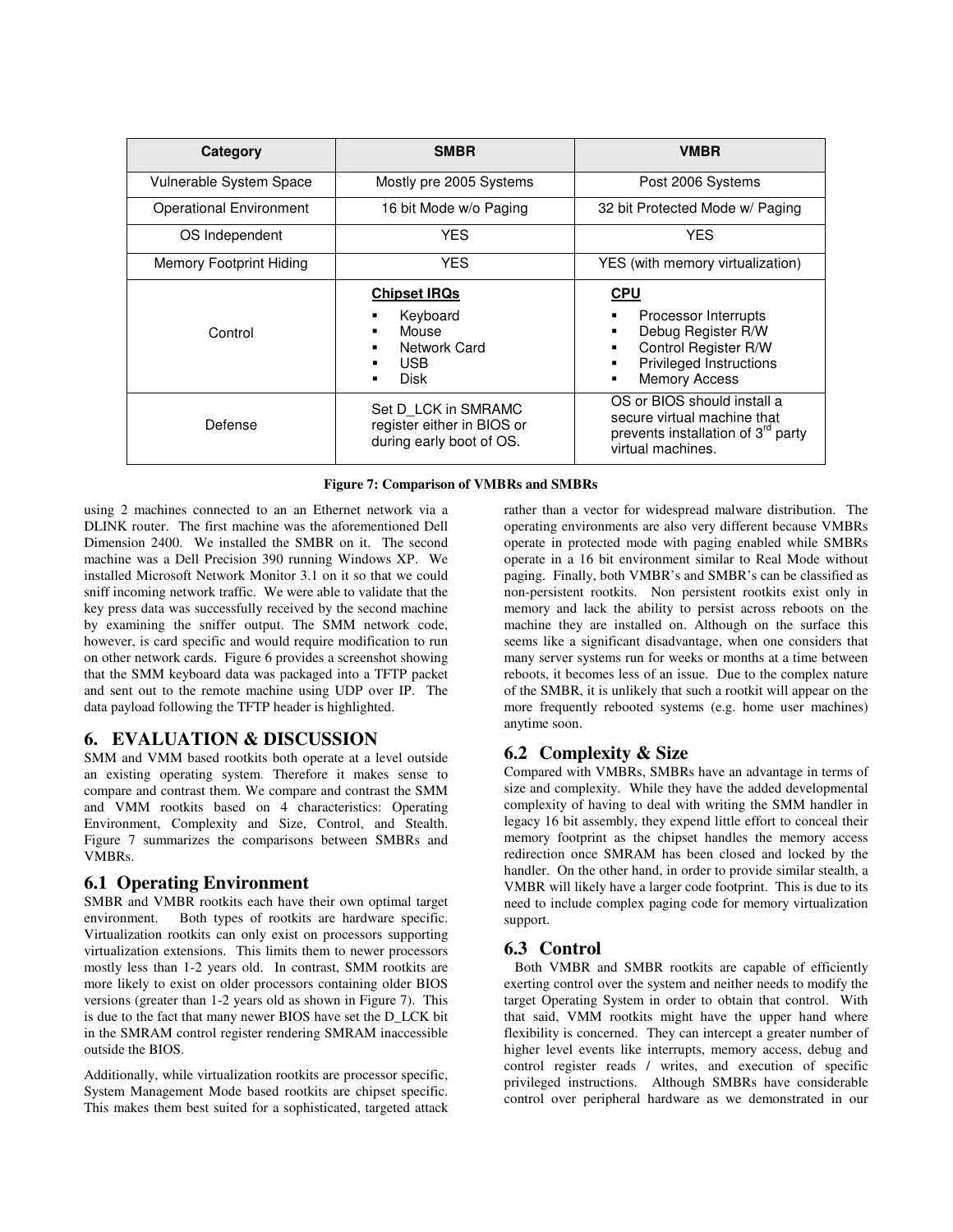proof of concept keylogger, in general, they tend to intercept lower level hardware events like power management, thermal regulation, and bus errors and will have limited control over processor specific events like memory access and instruction execution.

#### **6.4 Stealth**

Compared with VMBRs, SMBRs are stealthier. Several detections based upon cache and TLB discrepancies have been proposed for detecting virtualization rootkits [2]. Because a VMBR operates in protected mode with paging enabled, there is no easy way for it to prevent its execution from affecting the TLB. SMBRs are immune to these types of detection because they operate in an environment without cacheing or paging enabled. Therefore, they should not have any detectable effects upon either the cache or the TLB**.**

SMM rootkits may provide greater stealth with less overhead. A VMM rootkit is not hidden in memory unless it implements memory virtualization. In contrast, the SMBR is hidden by default due to the MCH redirection of non SMM originated memory accesses to the SMRAM region.

#### **7. DEFENSE**

In this section, we consider the detection and prevention of both OS dependent and OS independent rootkits. We feel that the emergence of OS independent rootkits necessitates a shift in focus from detection to prevention.

#### **7.1 OS Dependant Rootkits**

To date, most rootkit defense has focused on rootkit detection. This is possibly because detecting an OS dependent rootkit may, in fact, be easier than preventing its installation. Prevention is difficult and there are several reasons for this. These include difficulty controlling end user behavior, multiple attack entry points, and the presence of unpatched vulnerabilities.

It is difficult to control the behavior of an end user. End users are subject to social engineering attacks which may lead to them inadvertently install or run a malicious application. Assuming that the malicious application has gotten past the user, security software may attempt to prevent further damage by preventing or limiting access to the kernel. Unfortunately, there are many entry points into the kernel and it is difficult to guard them all. Additionally, there are often undocumented entry points into a system. These usually take the form of exploits for unpatched vulnerabilities in the Operating System or critical software.

While prevention is a difficult problem, detection may be slightly easier. OS dependent malware can be detected fairly reliably using signature or heuristic based scans. Clearly, malware that coexists with an OS must make changes within the environment in order to exercise control over it and / or hide itself. Heuristics have been developed to detect many of these changes [11][22].

# **7.2 OS Independant Rootkits**

OS independent rootkits present a new dilemma. Both virtualization and SMM rootkits are considerably more difficult to defend against than OS dependent malware. First, it is not necessary for them to make any visible changes to the OS. Thus, heuristics are not useful. Second, they have the capability to conceal their memory footprints making signatures useless. As a result, indirect detection measures like timing or cache discrepancies have been suggested for virtualization rootkits [2].

Timing attacks may provide a method of detecting an SMM rootkit. We have validated that the processor's timestamp counter is updated, even while executing in SMM. Thus, it may be possible to devise a detection that reads the timestamp counter before and after an SMI and compares it with the time it takes to simply perform sequential reads of the counter**.** Unfortunately, it is also possible for an SMM rootkit to cheat this form of detection. This is because the rootkit itself has access to the counter and is capable of modifying it before returning control back to the host Operating System.

Another class of detection for OS independent malware relies on cache or TLB discrepancies. For example, VMM rootkits may be detected by their effects on the cache or TLB because they must exist in cacheable, pageable memory. Unfortunately, this kind of timing attack is not valid against SMM rootkit. SMM rootkit does not influence the cache or TLB because it can exist in uncached memory and does not use paging.

It has also been suggested to move detection off the CPU onto another hardware device that has access to physical memory [14]. The problem with this approach is that the chipset arbitrates all external device communication / physical memory access through the Memory Controller Hub (MCH). Therefore, SMRAM will remain inaccessible to any devices residing on the system bus.

As mentioned previously, one could check the IOAPIC redirection table for interrupts that have been routed to SMIs. A rerouted interrupt may be considered a "red flag", but even that may not be a sufficient heuristic. There are, in fact, legitimate reasons to route an interrupt to an SMI. One such legitimate use is to provide legacy keyboard and mouse support for USB devices [29]. Therefore, lacking other rootkit indicators, it may be difficult to determine the illegitimacy of a re-routed interrupt and state with certainty that it was installed by a rootkit. It may, however, be possible to detect VMBR and SMBR malware during installation if a signature is known. This is possible because an anti-malware kernel module can scan third party drivers and processes as they are being loaded. On the other hand, if a signature for the malware is not known or the malware installs itself through an undocumented interface (e.g. exploit), it is unlikely to be detected.

We suggest that the emergence of OS independent malware like SMM and virtualization rootkits necessitates a shift in emphasis from detection to prevention. Virtualized rootkits may be prevented by installing a secure Virtual Machine Monitor (VMM) that prevents the installation of other virtual machines [27]. SMBRs can be prevented by locking down the SMRAM register in the BIOS. Therefore, chipset manufacturers should be encouraged to release BIOS updates to address this problem. and system administrators of older machines should ensure that their BIOS are up to date. In the interim, the Operating System could greatly mitigate this problem by locking the register during early boot before third party drivers are loaded. This would prevent such rootkits from being installed by user mode applications or kernel drivers on a running system. Failing both of the aforementioned suggestions, a third party Anti Virus or Host Based Intrusion Prevention (HIPS) software application